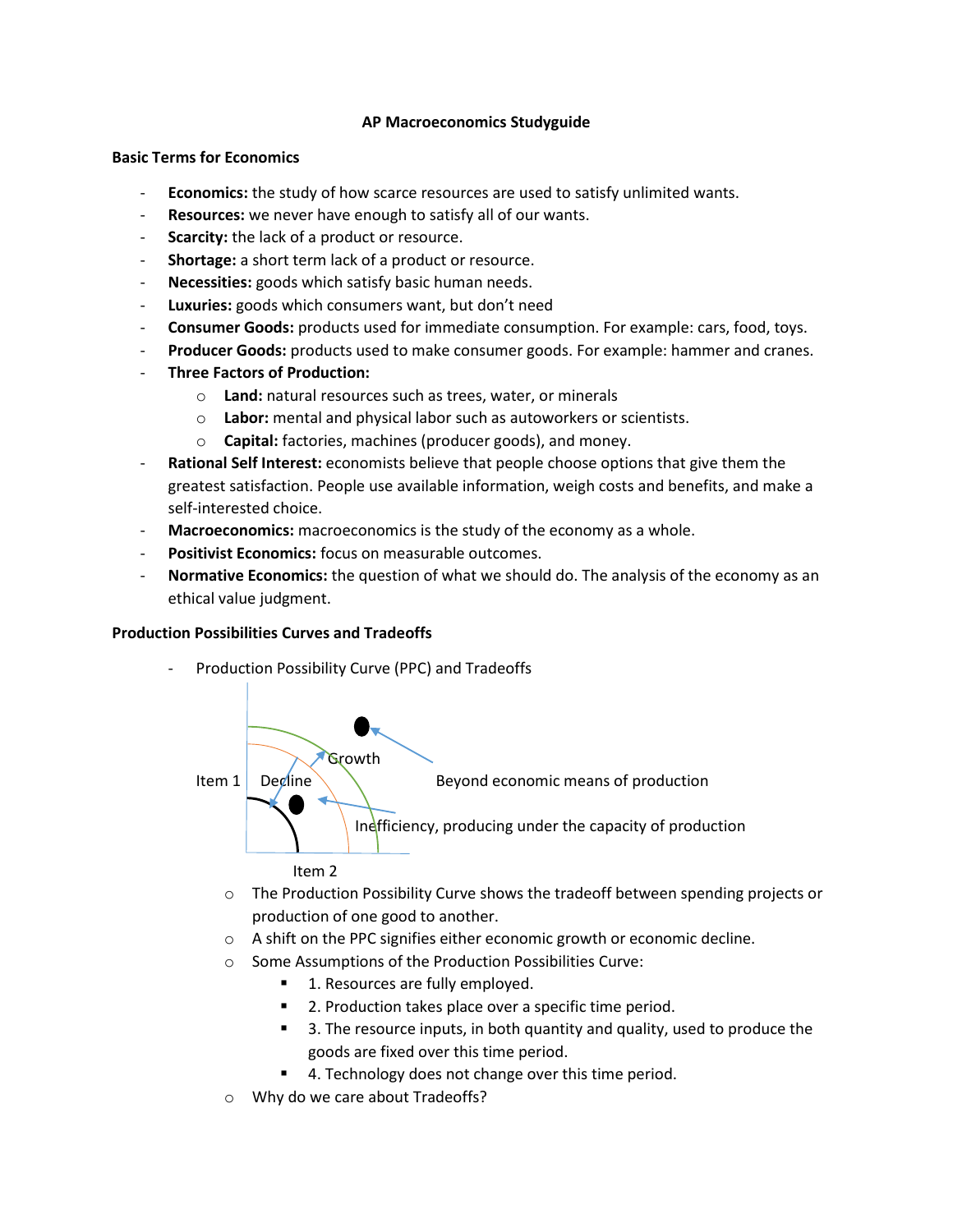- There is a scarce amount of resources available so decisions are needed to be made to maximize utility of said resources.
- The costs of doing one thing over the other is considered the opportunity cost. The opportunity cost is the value of the foregone good, or the next best alternative.
- o How does the curve shift?
	- **There are two key factors:** 
		- 1. Change in the amount of productive resources in the economy.
		- 2. Changes in technology and productivity.
- o Adam Smith
	- **Key arguments:** 
		- Division of labor means that production is more efficient
		- People should pursue self-interests because competition is good since it means cheaper products.
		- The government should keep its hands off the economy o This is also known as laissez faire
		- Invisible Hand profits drive the economy with self-interests.
		- $\bullet$  Free trade is crucial nations benefit by specializing in production of goods and by trading for items that they are less efficient in producing.
			- o Therefore, it would be logical to let countries do what they do best for what they need.
- o Two types of advantages in free trade:
	- **Absolute:** 
		- Economists look at the amount of labor hours/costs it will take to produce a product.
	- Comparative:
		- **Theory of Comparative Advantage:** even nations with absolute advantages still benefit from trade. Both nations trading would benefit from trading products if they specialized in items that they have the lowest opportunity cost to produce.
- o Calculating Opportunity Costs
	- The opportunity cost of a product is:
		- Opportunity Cost =  $\frac{For gone\ Good\ (The\ Other\ Good)}{Good\ You\ Are\ Calculating\ Opputtunity\ Costs\ For}$ 
			-

# **Basic Microeconomics Supply and Demand**

- Demand
	- $\circ$  Definition: the willingness and ability for consumers to pay for goods and services.
	- o Law of Demand:
		- As prices go up, the demand goes down
		- As prices go down, the demand goes up
	- o The Graph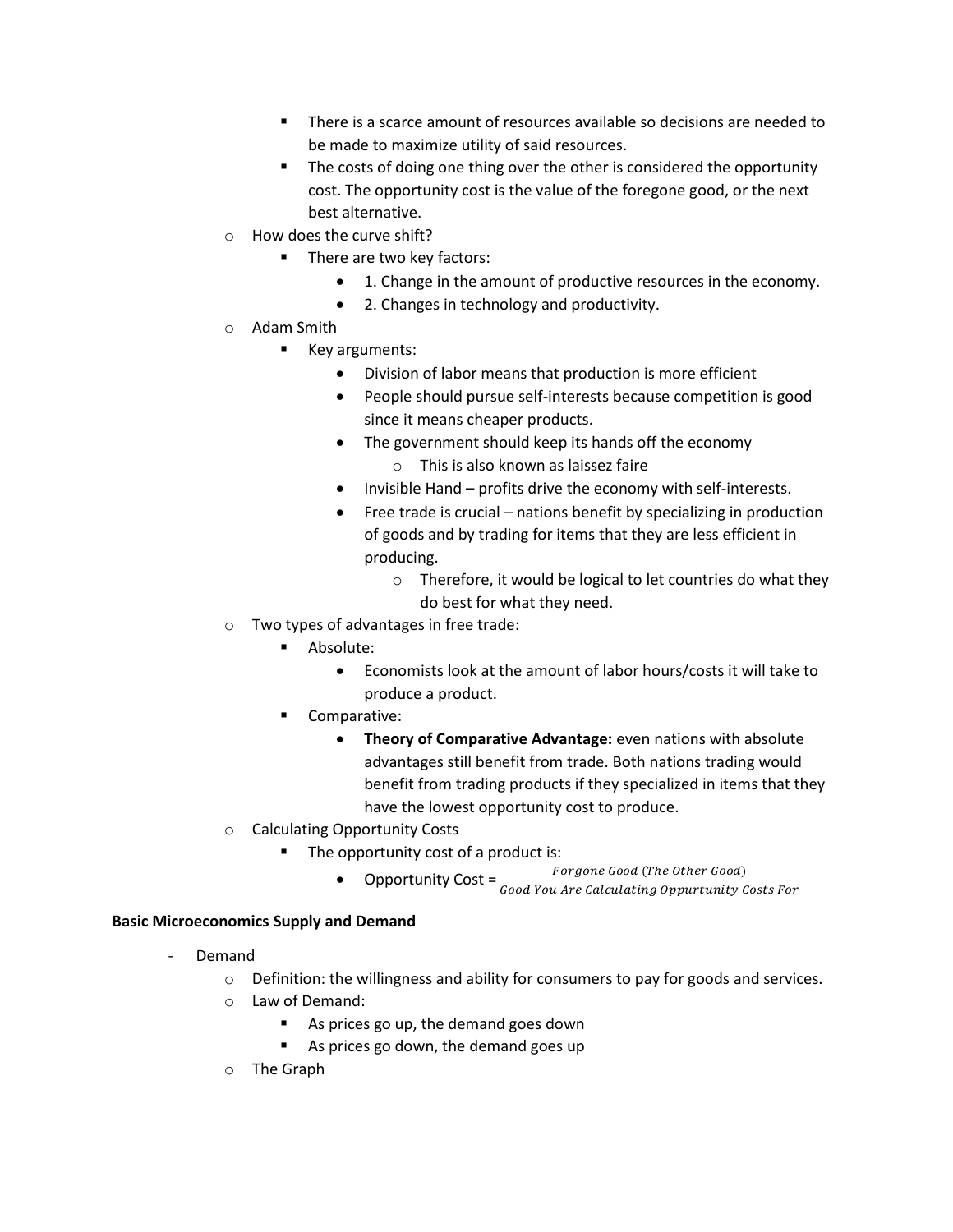



- o Factors that Influence the Shifts in Demand:
	- **Non-price factors like people's tastes shifts the curve.**
	- **Substitute products,** or products that replace another product, can find an increase demand or a decrease in demand depending on the costs of the product that it is substituting.
	- **Complementary products**, or products that go with another product, can find an increase in demand if the product it complements has an increase of demand.
	- **The Income Effect:** as consumers' incomes fluctuate, so does the level of demand.
		- Increase in wages increase the demand for goods
		- Decrease in wages decrease the demand for goods
	- Population shifts can also effect the level demand for a product.
	- Future expectations of prices can lead to a change in the demand for goods.
- **Supply** 
	- o **Definition:** the quantity of goods that producers will supply at various prices.
	- o **The Law of Supply:**
		- As prices go up, the quantity supplied will increase
		- AS price goes down, the quantity supplied will decrease.
		- The Law of Supply holds true because businesses are motivated by profits.
	- o The Graph:



o Factors that Influence the Shifts in Supply: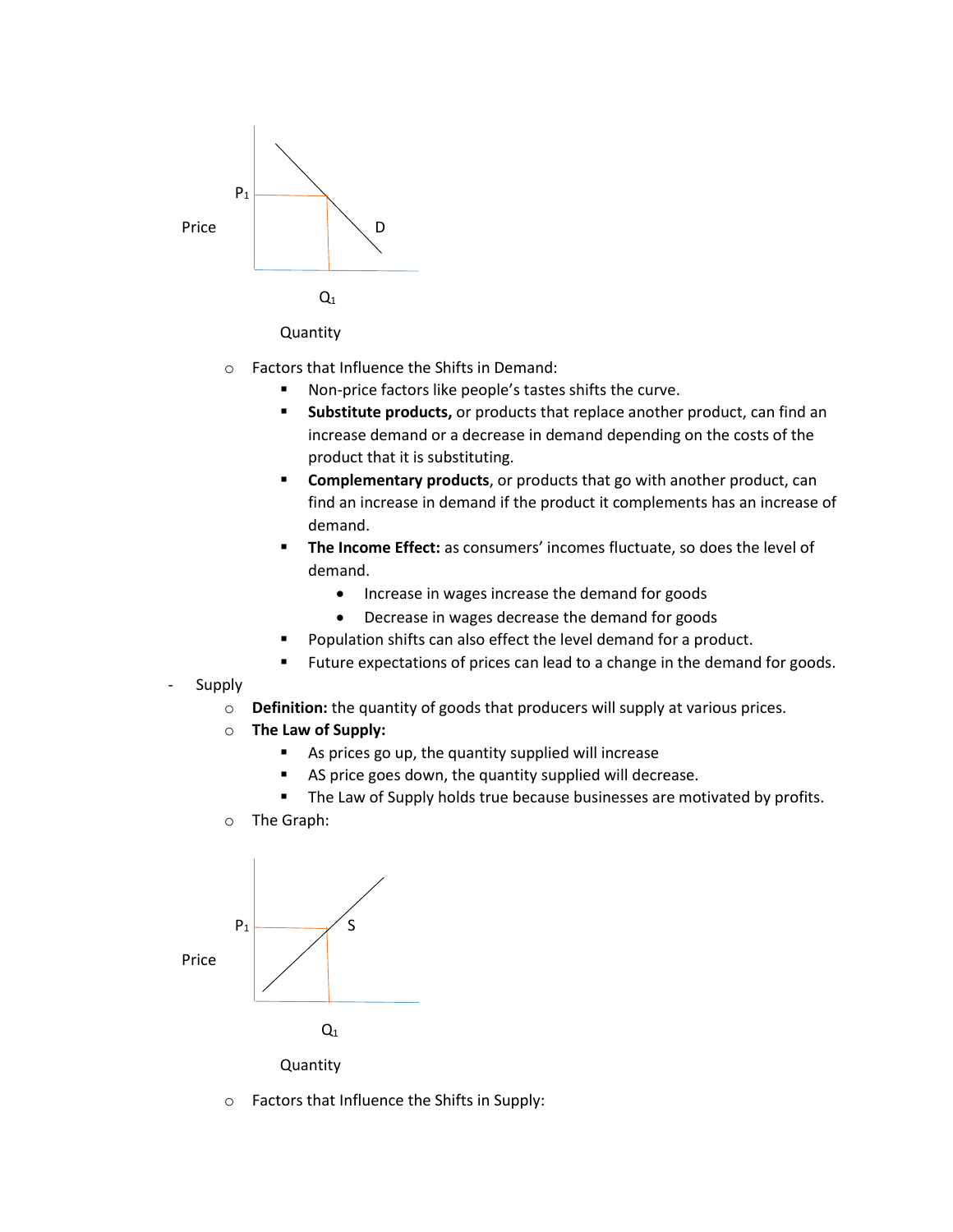- The Price of Inputs: When the cost of land, labor, tax/tariff, and capital change in the process of production.
- High costs of input reduce the amount supplied whereas low costs of input increase the amount supplied.
- **Technological improvements make the production process more efficient** and thus increases the level of supply
- An increase in the amount of sellers or businesses in a market will lead to an increased level of supply. The converse of this is also true.
- Increase of quotas, tariffs, and taxes influence supply as well:
	- Higher taxes increase costs and reduce supply
	- Lower taxes decrease the costs of production and increase the supply.
- **Equilibrium** 
	- o Definition: The point where the supply curve and the demand curve intersects.
		- **This is also known as the Market Clearing Price**
	- o The Graph:



- Goods and Utility and How That Effects Demand and Supply:
	- o **Normal Goods:** products for which the demand increases when the income of people increase. This also applies conversely when the income lowers.
	- o **Inferior Goods:** products that decrease in demand, even when the income of people rise.
	- o **Diminishing Marginal Utility:** As a person increase consumption of a product, there is a decline in the marginal utility that person gets from consuming each additional product.
	- o **Diminishing Marginal Returns:** This happens when a factor of production is increased and at some point, each additional unit produced will decline. For example, adding more workers when production is near 100% will decrease marginal output.
- Indeterminate Shifts in Supply and Demand:
	- $\circ$  When both the supply and the demand curves move simultaneously, the movement of prices and quantities can be indeterminate because we don't know which one is more decisive than the other.
	- o Example of the Indeterminate Graph Shift: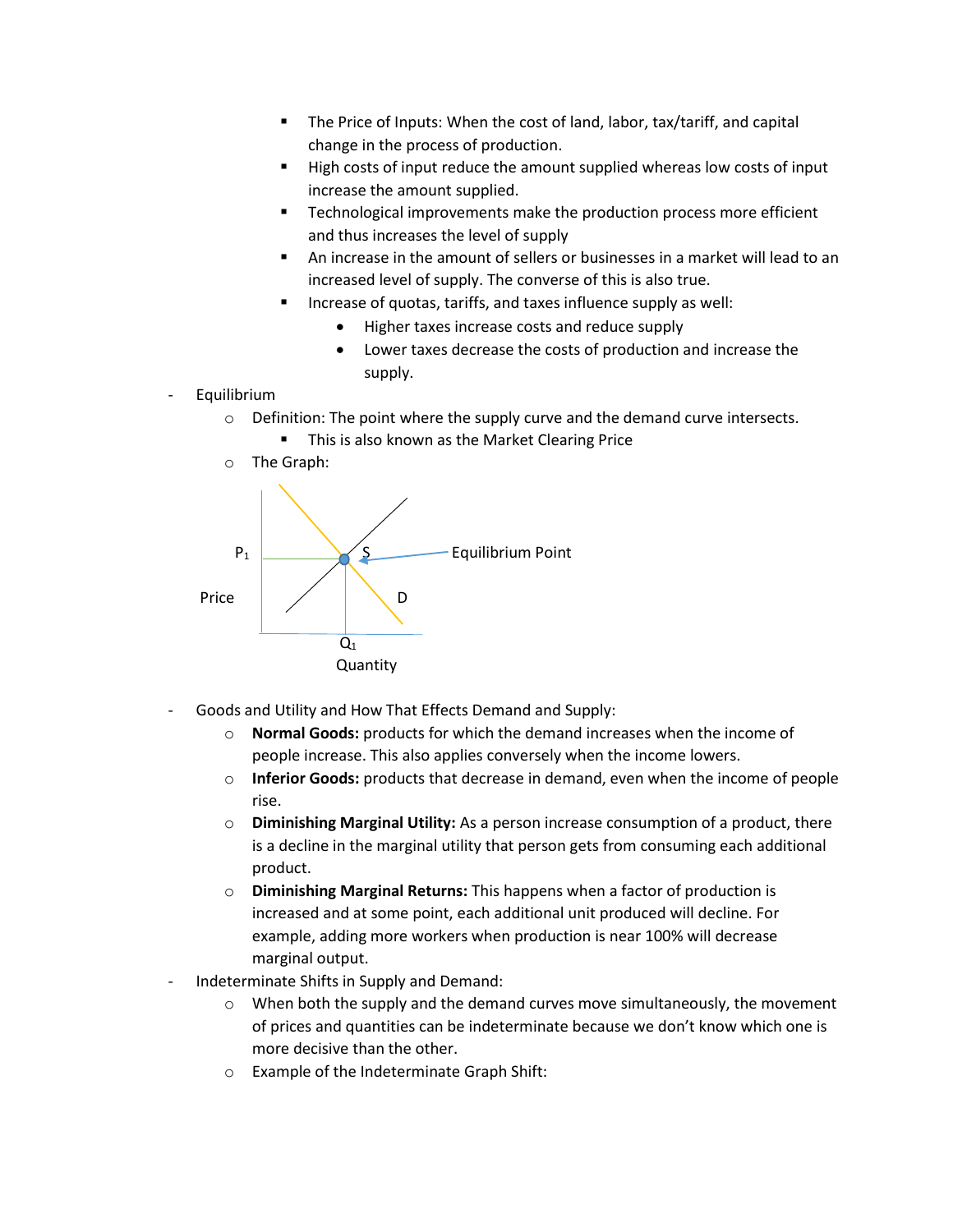

#### **Government Policy and Macroeconomics**

- Price Adjustments
	- o **Price Ceiling:** A government policy which sets the legal maximum price that may be charged for that good. Ceilings cause a shortage in the good.



**Quantity** 

o **Price Floor:** A government policy that sets the minimum price that can be charged for a product. Price floors lead to a surplus in the goods.





- Externalities and Government Action
	- o Negative Externalities:
		- **•** Definition: The negative costs paid by society for a private exchange.
		- **The government can fix this with higher standards, taxation, or fines which** would increase the cost of production for the negative product.
		- For example: The emission of  $CO<sub>2</sub>$  by a coal power plant.
	- o Positive Externalities: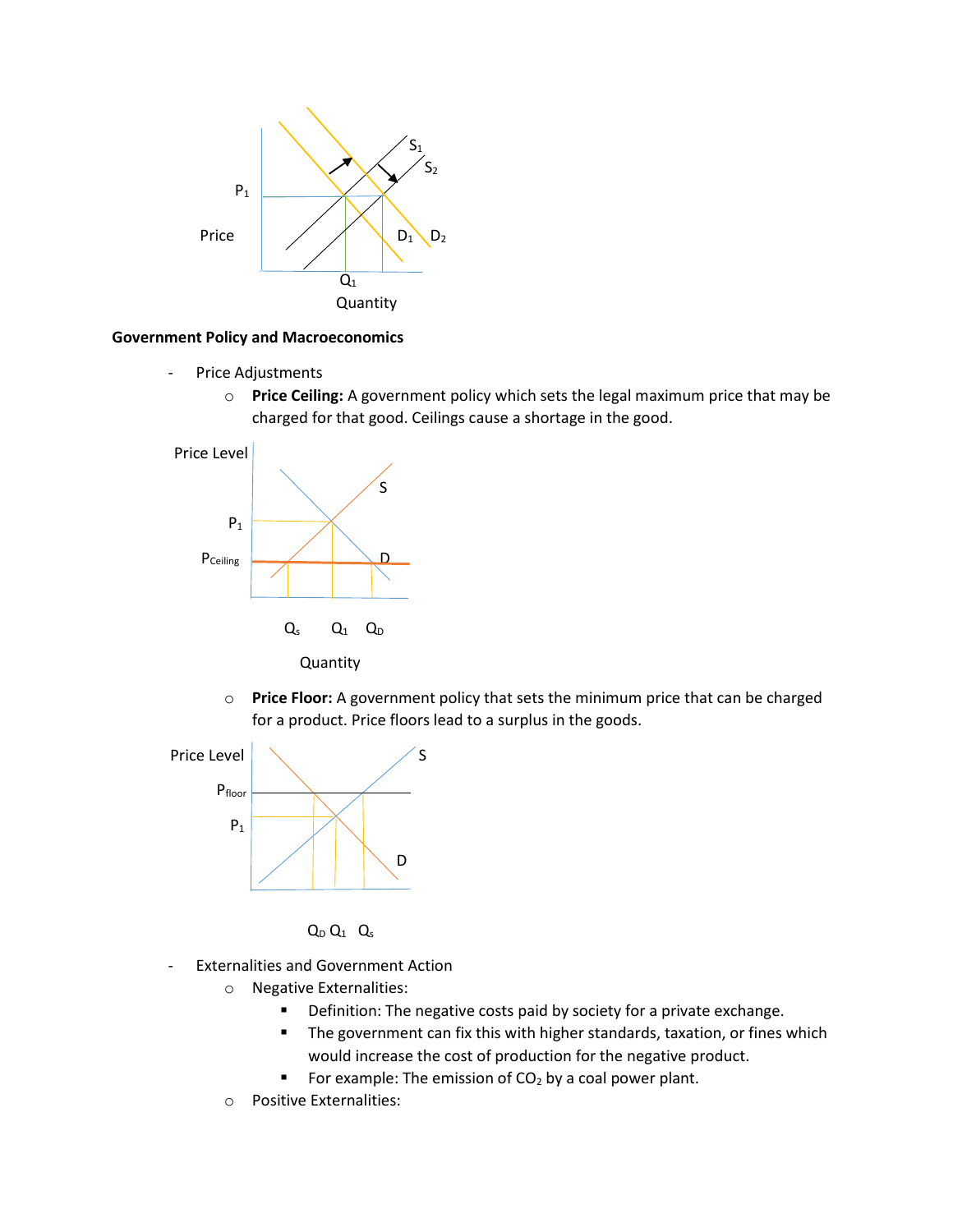- Definition: The positive costs paid by society for a private exchange.
- **The good may be under produced, so the government can subsidize or** implement tax breaks to reduce the costs of producing the good.
- **FICT** For example: The production of electric cars to reduce emissions.
- Unemployment
	- o Impacts:
		- Lower income, poverty, and social problems like divorce and alcoholism.
		- Unemployment also means that resources are underutilized and the output of society is also decreased.
	- o Definition: Those that are in the civilian labor force who are looking for work but cannot find a job.
		- Who is in the Civilian Labor Force?

| YES, PART OF LABOR FORCE          | <b>NO, NOT PART OF LABOR FORCE</b> |
|-----------------------------------|------------------------------------|
| <b>Private Sector Job Workers</b> | <b>Military Personnel</b>          |
| People working public sector jobs | People taking care of the home     |
| Unemployed people actively        | unpaid                             |
| seeking for work                  | High school students under 18      |
|                                   | working part time                  |
|                                   | Those working under the table      |

o Calculating the Unemployment Rate:

- $\text{} \bullet \quad$  Unemployment Rate:  $\frac{\textit{Unemployed}}{\textit{Workforce}} \; x \; 100\%$
- o Different Types of Employment:
	- Underemployed: Those that have jobs, but will work part time or below their skill level.
	- **Discouraged Workers: Those that have given up looking for jobs. Note:** \*\*They are not in the labor force.
	- **Diamage:** Overemployed: Those that are working two jobs or over 40 hours per week.
- o Different Types of Unemployment:
	- **Frictional:** Temporary unemployment of workers that are moving from one job to the next.
	- **Seasonal Unemployment:** those that are employed for a specific season and are now unemployed. For example: Farm Workers.
	- **Structural Unemployment:** Unemployment due to the decline of industries so that the skill levels that these workers possess render useless for employment. For example: the collapse of the steel industry leaves steel workers unable to find jobs that require the ability to use the computer.
	- **F** Cyclical Unemployment: Unemployment due to job loss caused by a recession.
- o Full and Natural Rate of Employment:
	- **There will always be those that are unemployed due to frictional** unemployment.
	- **The natural rate of unemployment excludes cyclical unemployment and** includes frictional and structural unemployment.
- Inflation and Deflation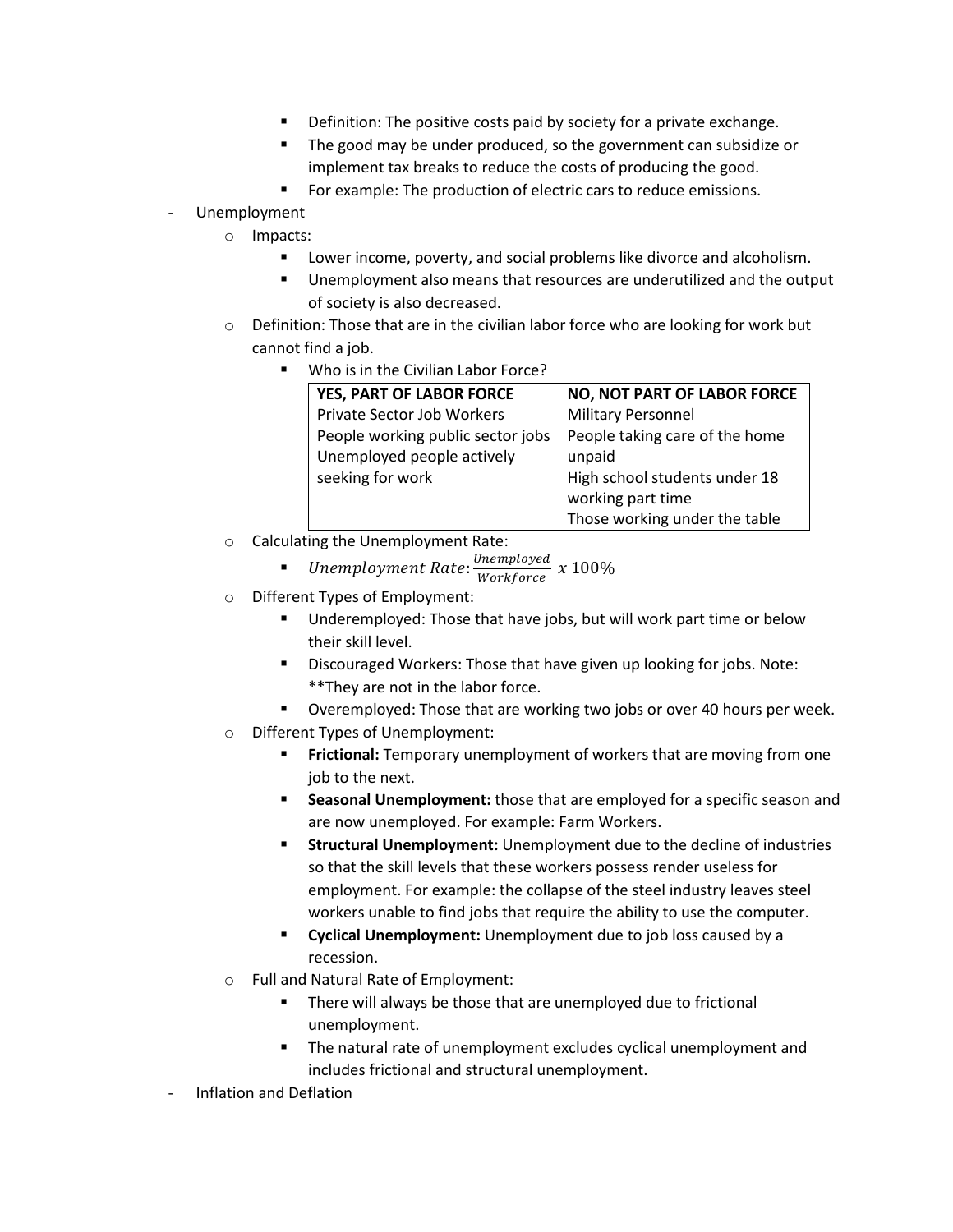- o Inflation:
	- **•** Definition: A short term rise in prices of a specific commodity.
	- **IMERT IMPACTS:** It reduces the purchasing power of the consumer as the dollars in their pocket are worth less.
- o Deflation:
	- **•** Definition: A short term decrease in prices of a specific commodity.
	- **IMPACE:** It increases the purchasing power of the consumer as the dollars in their pocket are worth more. It also hurts the producers.
- o The Consumer Price Index:
	- **•** Definition: The government uses the Consumer Price Index (CPI) to measure the change in basic consumer prices over time using a market basket, or the price of essential commodities.
	- **Formula:**

• 
$$
CPI = \frac{Current\, Prices}{Base\, Prices} \times 100
$$

- Using the CPI to find the Inflation Rate:
	- $\bullet$  CPI 100 = inflation rate %
- o Anticipated and Unanticipated Inflation:
	- **Anticipated Inflation:** The rate of inflation that consumers, the government and business believe will occur.
	- **Unanticipated Inflation:** It causes problems as prices rise or decline more than expected. Unanticipated inflation helps debtors and hurt banks and other money lenders.
- o Inflation and Interest Rates:
	- **•** Definition: The nominal interest rate is the price of borrowing money in current dollars.
	- **Real Interest Rate:** 
		- Formula:

Real Interest Rate = nominal interest rate  $-$  anticipated rate of inflation

- GDP, or Gross Domestic Product
	- o Definition:
		- GDP = Consumption + Government Spending + Investment + Net Export
	- o Per Capita GDP:
		- The amount of GDP produced in a country per person
		- **Formula:** 
			- $\bullet$  $GDP$ 
				- $Population$
		- This allows economists to compare between notions and populations.
		- Per capita GDP does not tell us about the income distribution of the society.
	- o GDP Deflator:
		- **Formula:**

• GDP Deflator  $=\frac{Normal GDP}{Total GDP}$  $\frac{m_{\text{t}}}{\text{Real GDP}}$  x  $100$ 

- o GDI, or Gross Domestic Income
	- **Formula:**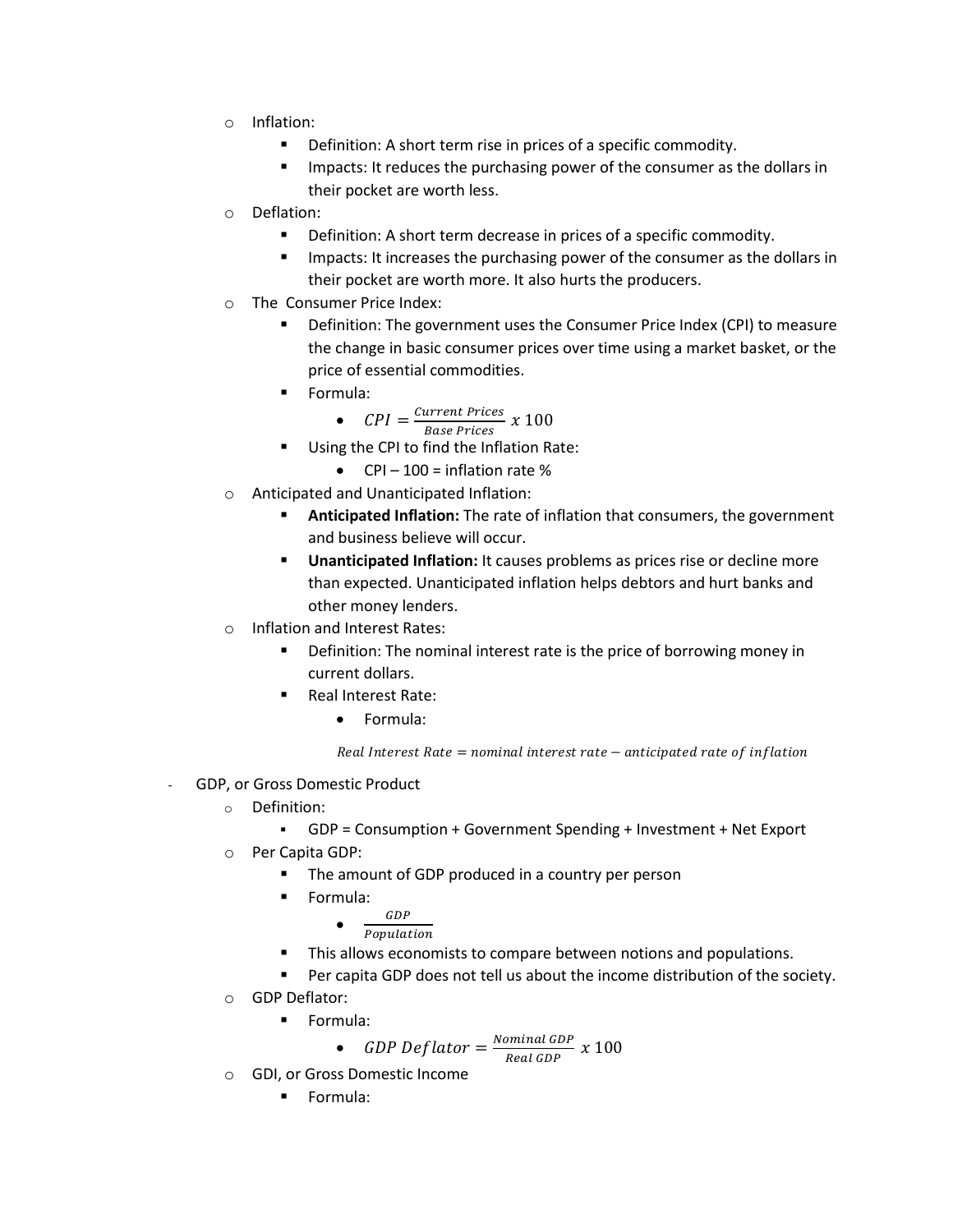- GDI = Wages + Profits + Rents
- o Say's Law: The Relation Between GDP and GDI
	- Definition: Supply creates its own demand
	- **Producing goods generates the demand to purchase other goods.**



- o Impacts of GDP Increase:
	- **Growth of GDP may bring negative externalities like pollution which** adversely effects the quality of life of a people.
	- Economic growth does not mean a fairly distributed income to poor sectors of society.
	- Economic growth has the potential of increasing the standard of living for a nation's citizens.
- Economic Growth and The Business Cycle
	- o Causes of Economic Growth:
		- **Productivity increase via labor increase.**
		- Increased savings will allow growth in the future of a country.
		- Growth and improvements in technology
		- **IF Increase Research and Development and Innovation**
		- Increase investment in human capital.
		- An open economy.
		- **Population Growth and Immigration.**
	- o Expansion and Contraction Cycles:
		- Expansion occurs when the GDP grows, unemployment falls, and prices tends to rise.
		- Contraction occurs when the GDP falls, unemployment rises and prices often falls. Prosperity

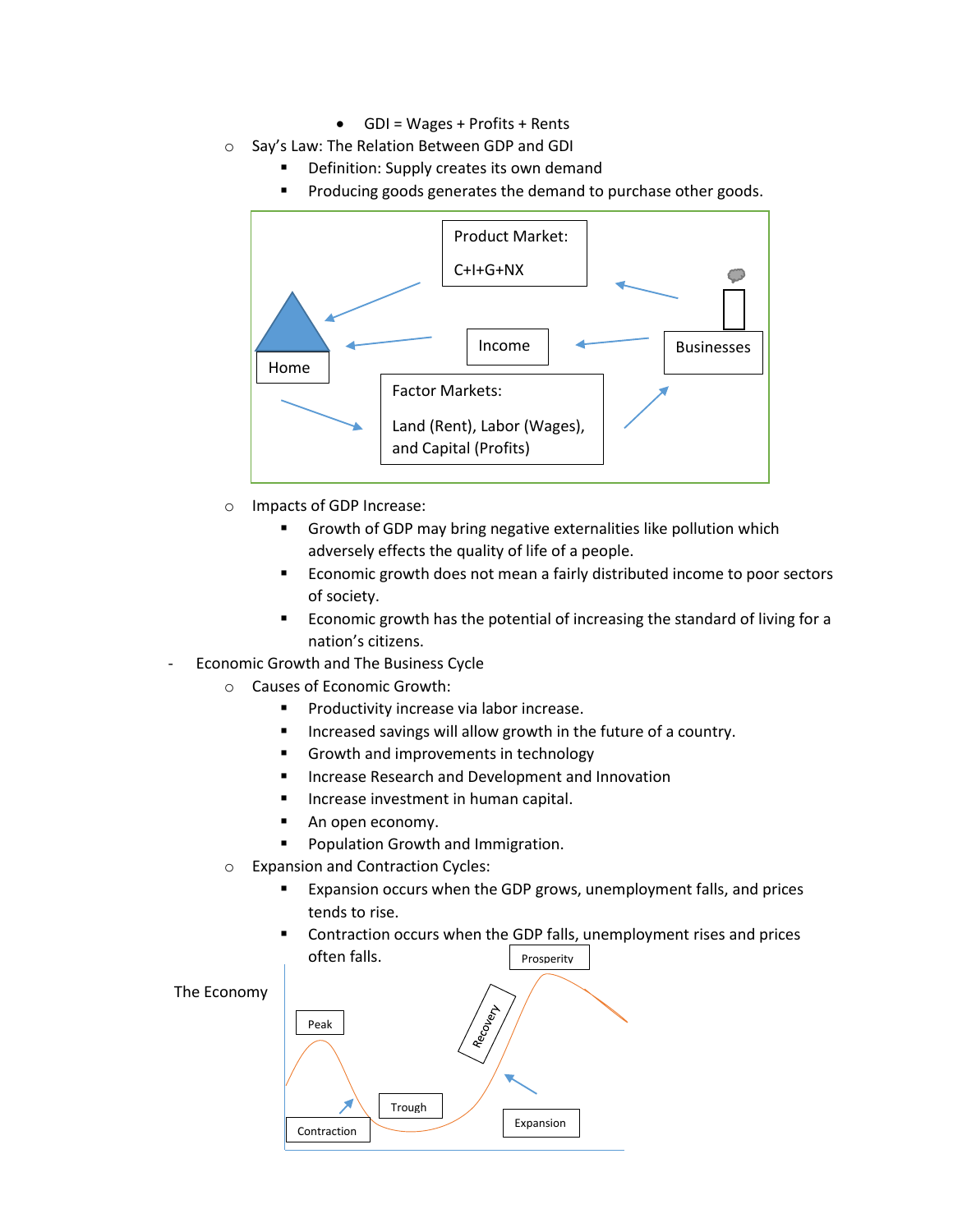- The Macro Model
	- o Aggregate Demand:
		- AD = Consumption + Investment + Government Spending + Net Exports
		- **Increased aggregate demand leads to demand pull inflation. This is common** during times of economic growth. What occurs is an increase in price levels without an increase in RGDP.
		- **Decrease in aggregate demand would lead to a lower price level.**



Real GDP

\*\*The LRAS represents an economy where all inputs: land, labor and capital are used to full efficiency

o Growth in the Economy Within the Macro Model



o Supply Shock and Demand Pull Inflation

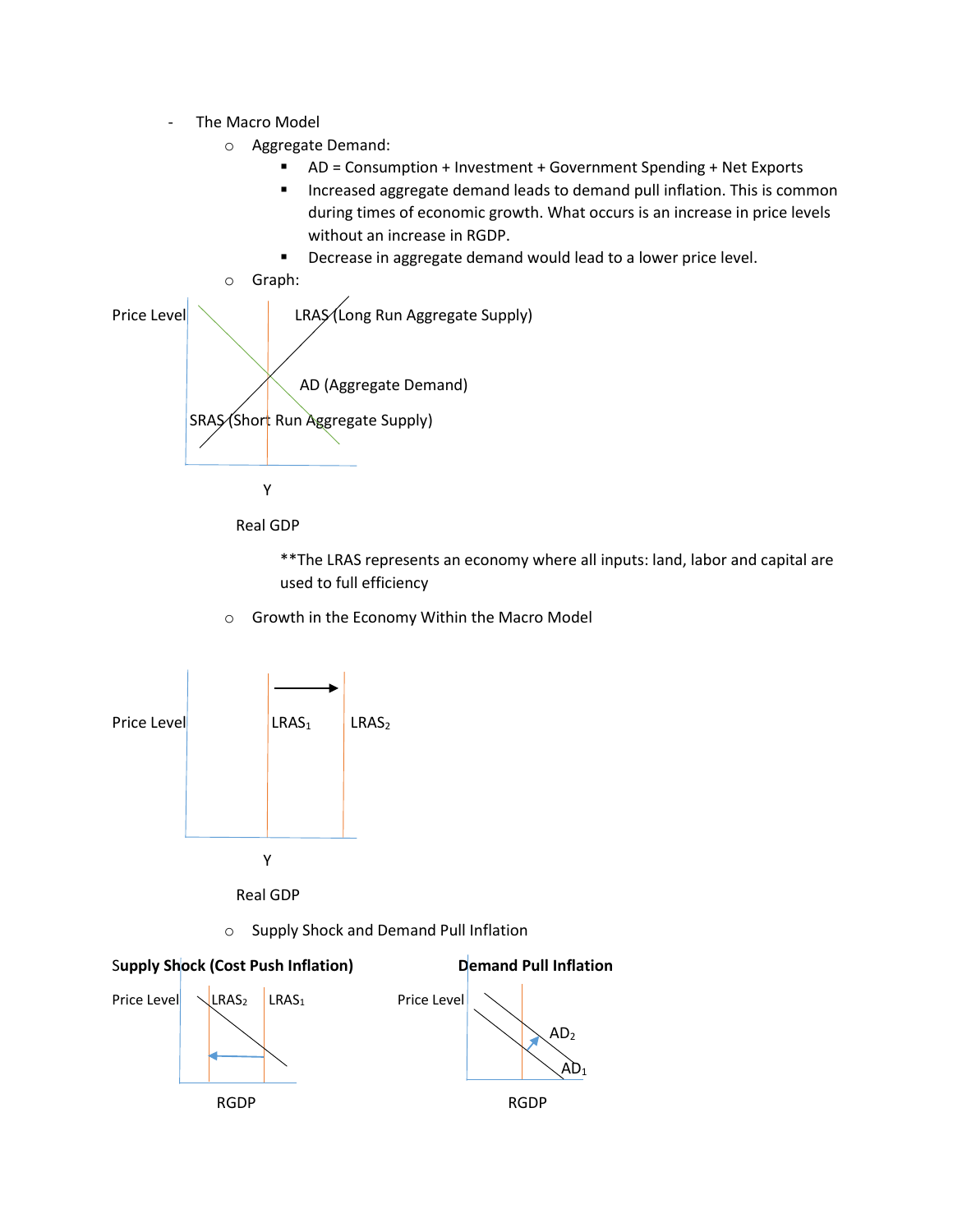- o Effects of Movements in the Macro Model:
	- **Interest Rate Effect:** Price rise means the value of money goes down, therefore, the demand to borrow money increases and drives up interest rates. If interest rates fall, the prices will also fall.
	- **Open Economy Effect:** If the price levels go up, our net exports drop. If our price levels drop, then our exports increase. Change in prices lead to a change in RGDP.
	- **Wealth Effect aka Real Balance Effect:** If price level rises, people's purchasing power goes down and if price levels fall, people's purchasing power goes up.
- The Classical Model
	- o Assumptions:
		- **Pure competition exists**
		- Wages and prices are flexible
		- People act on their own self interest
		- People don't have money illusion, meaning that they understand nominal vs. real value
		- **Problems in the economy are temporary and will correct themselves.**





- o Saving and Investment
	- When people save money, there is a leakage in the circular flow and planned consumption can fall short of real GDP. Classical economists argue that dollars saved will be matched by business investment equally.



Quantity of Savings and Investment

 Price of credit (interest rate) ensures that they demand and supply of credit are equal.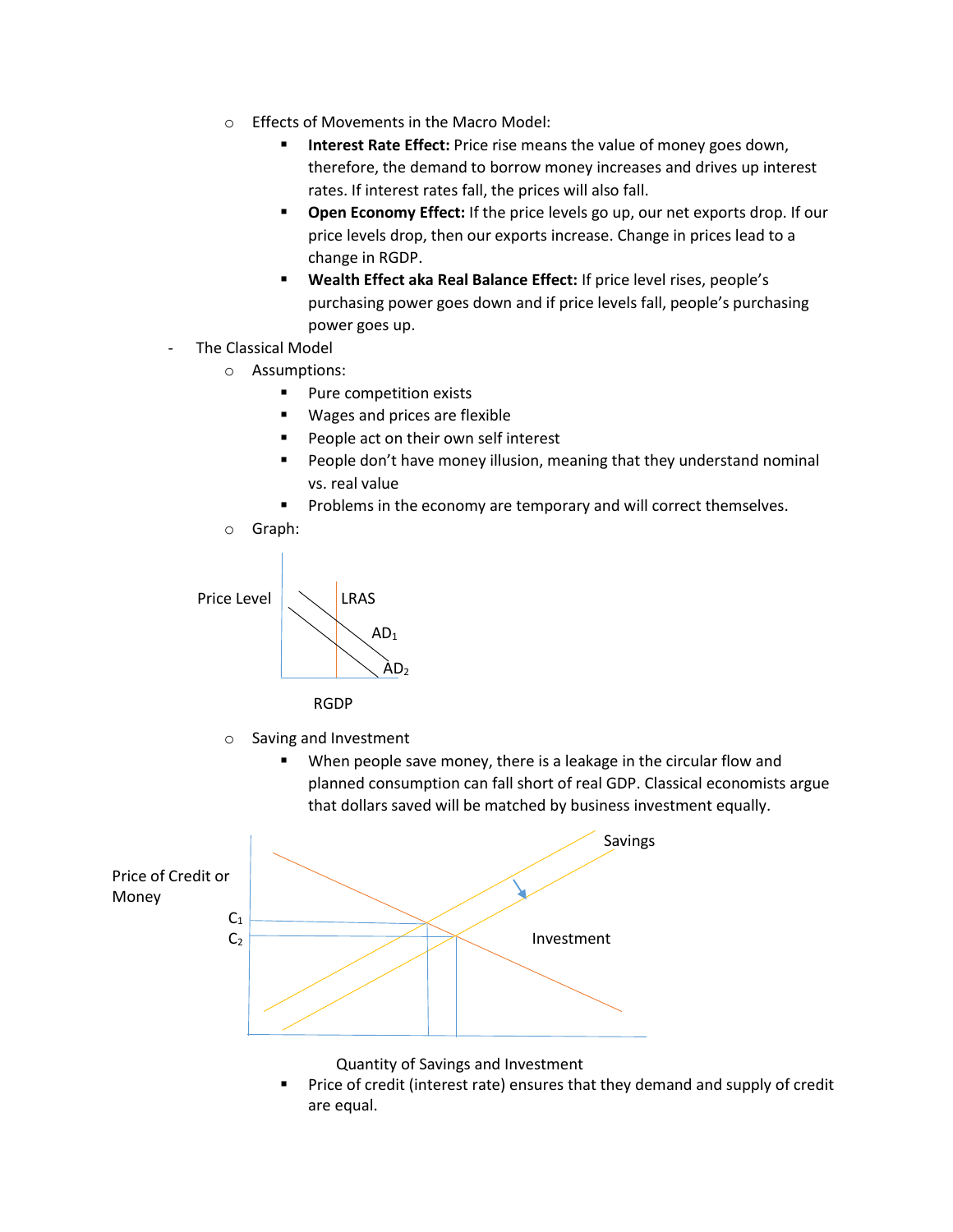- o Unemployment and the Classical Model
	- Unemployment would cause wage rates to fall to the point where unemployed workers will be hired under the classical model.
	- In the Classical Model, people aren't unemployed for long periods of time as the model would eventually shift towards full employment once more.
- The Keynesian Model
	- o Assumptions:
		- Keynes argued that wages weren't as flexible as the classical model suggested due to labor unions and contracts.
		- Keynes argued that the minimum wage sets up the price floor.
		- He also argued that changes in aggregate demand don't change the price level.
	- o Graph: "The Sticky Price Model"



- o Aggregate Demand and RGDP Under the Keynesian View
	- Any change in aggregate demand will change RGDP, thus the RGDP is demand determined.
	- Under the Keynesian view, change in RGDP does not lead to a change in the price level.
	- In a depressed economy, increased spending can increase output without raising prices.
	- Government spending would inevitably raise the Net Export, Consumption, and Investment.



- The Modern SRAS
	- o New Modified Assumptions:
		- **Price and RGDP can increase together**
		- Prices can have adjustments
		- SRAS can exceed full employment.
		- Any change in the endowments of factors of production will cause both the SRAS and LRAS to shift.
		- How the Aggregate Supply Increases:
			- Discovery of raw materials, increased competition, reduced trade barriers, reduced business regulation, decreased business tax, and reduction to the input price.
			- Short lived events will only shift SRAS, not LRAS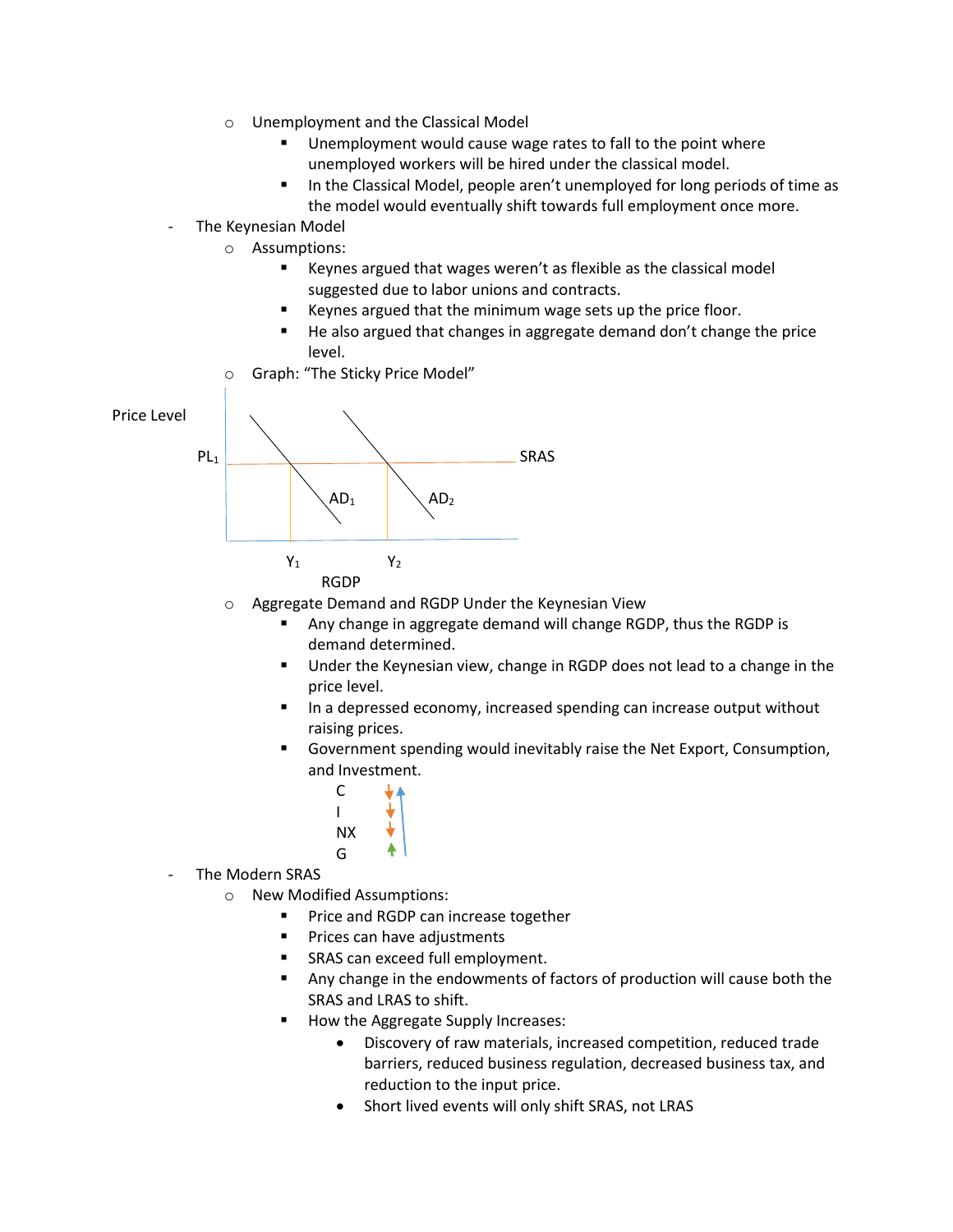

SRAS

 $AD<sub>2</sub>$  $AD<sub>1</sub>$ 

RGDP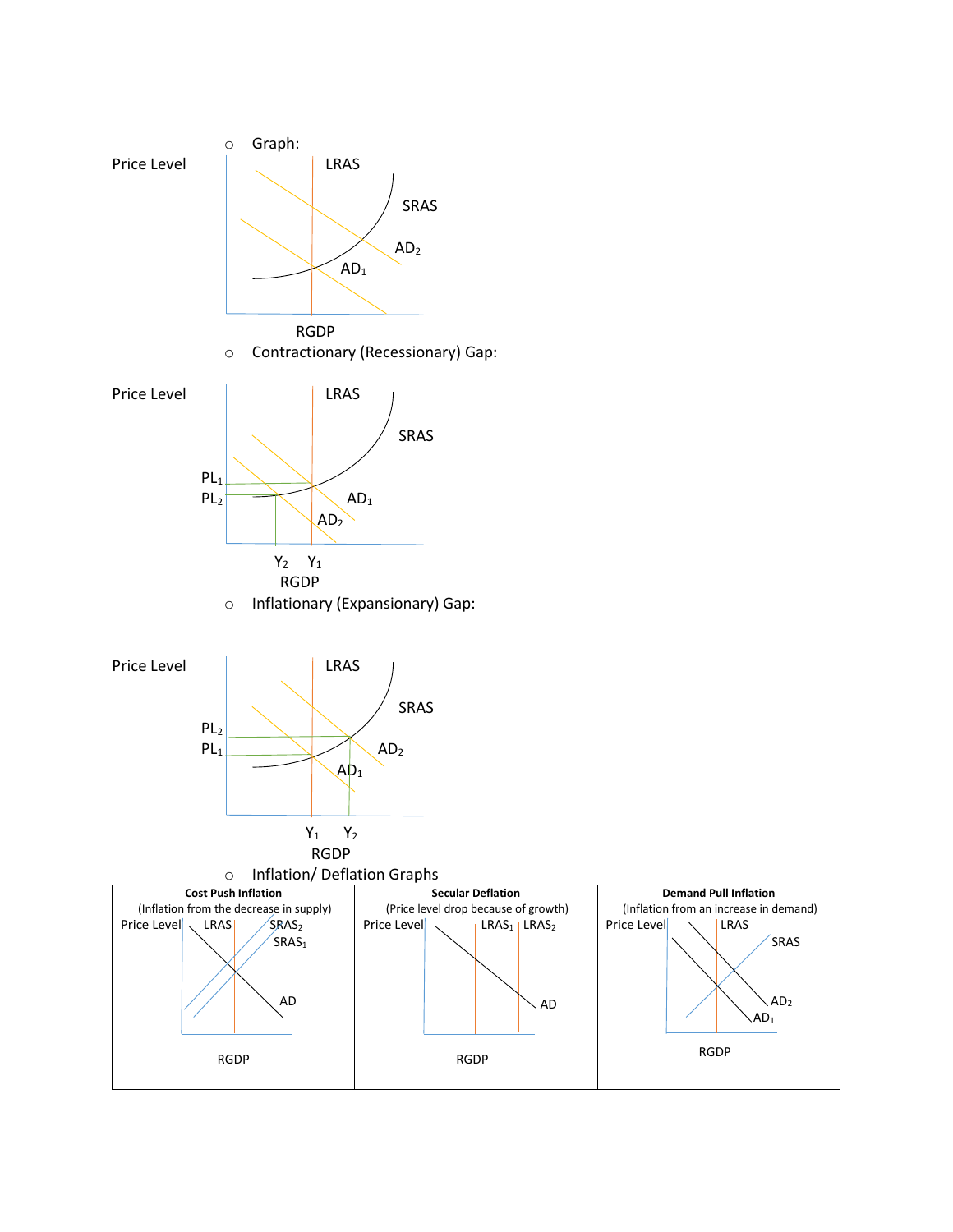

- $\circ$  Average Propensity to Consume  $=\frac{Real\ consumption}{Real\ Dimension}$ Real Disposable Income
- $\circ$  Average Propensity to Save + Average Propensity to Consume = 1
- $\circ$  Average Propensity to Save  $=\frac{Real\,Savings}{D\cdot L\cdot D\cdot S}$
- Real Disposable Income
- Marginal Propensity to Consume and Save
	- $\circ$  Marginal Propensity to Consume =  $\frac{\Delta Real \text{ Consumption}}{\Delta R}$ ∆Real Disposable Income
	- $\circ$  Marginal Propensity to Save =  $\frac{\triangle Real\,Savings}{\triangle Doch\,Doch\,Doch\,Doch\,Doch\,Dich}$ ∆Real Disposable Income
	- $\circ$  Marginal Propensity to Save + Marginal Propensity to Consume = 1
- Keynesian Multiplier
	- o Definition: The ratio of change in equilibrium level of real national income to the change in autonomous expenditures.
	- o Multiplier Equation:

$$
\bullet \quad Multiplier = \frac{1}{1 - MPC} = \frac{1}{MPS}
$$

Keynesian Income Model



- National Disposable Income
- o Investment and Keynes
	- Investment is one of the component of consumption.
	- When the interest rates are low, investment increases, and the converse is true as well.
	- There is a downward slope in the investment curve.

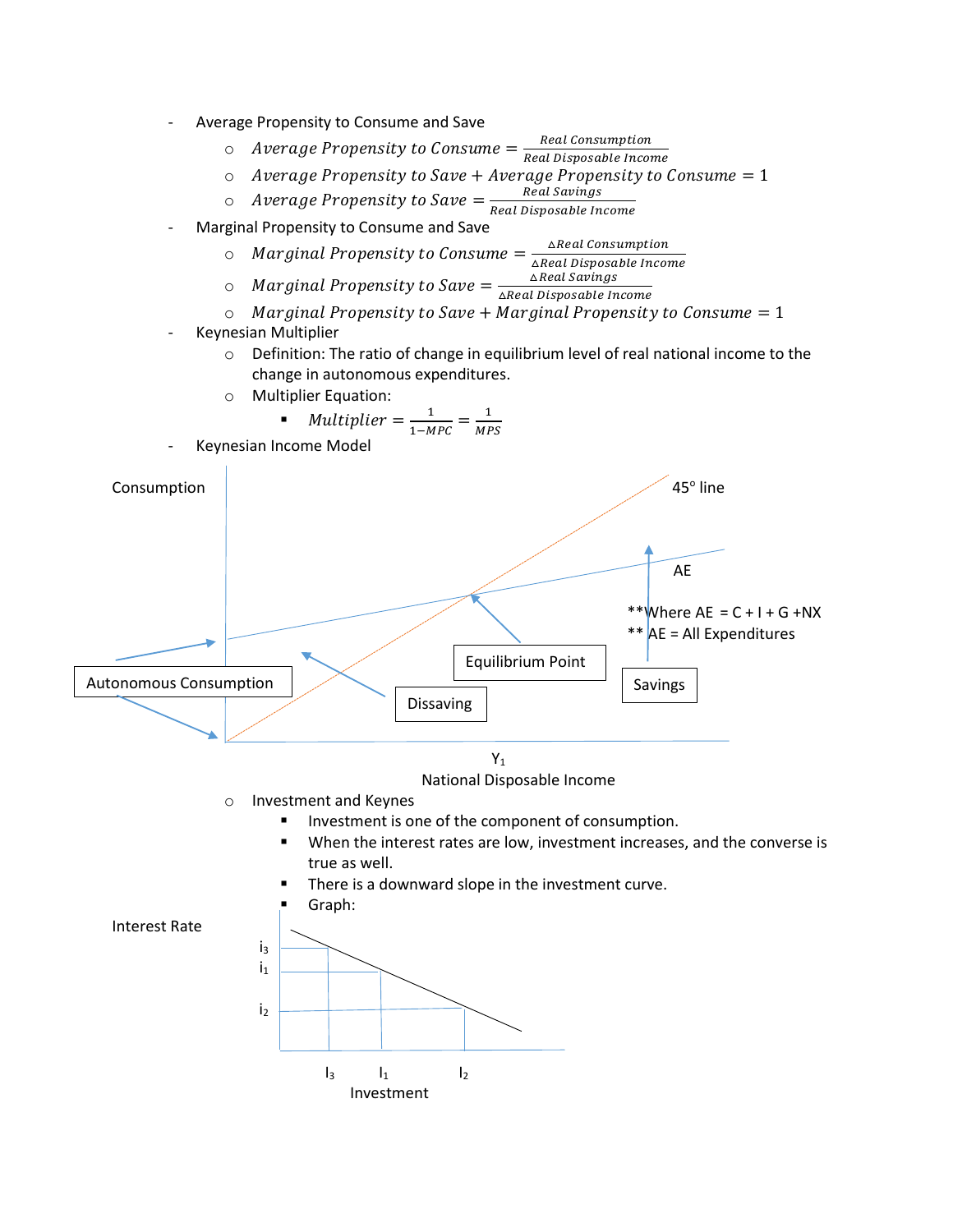- Causes of Investment Shifts:
	- Future expectations of sales by business people
	- Change in the productivity in technology.
	- Increase or decrease in taxes.
- Impacts of Increased Investment:
	- Increased investment leads to increased consumption, increased RGDP, and increased national income.
- Inventory and Investment
	- If consumers decrease the purchase of a good, then firm will slow down production which would lead to decreased RGDP.
	- If the business senses that their inventory is short, then they will hire and increase production, increasing RGDP.
- o Government Spending and Keynes
	- It is considered autonomous (not determined by levels of disposable income.)
	- Government spending is a major part of the US' GDP
- o Foreign Sector and Keynes:
	- Net Exports = exports imports
	- **Trade surpluses (exports more than imports) would lead to an increase in** RGDP
	- **Trade deficits (imports more than exports) would lead to a decrease in** RGDP
	- The foreign sector is also considered autonomous spending
- **Fiscal Policy** 
	- o Goals:
		- **Sustained economic growth as measured by our GDP** 
			- The GDP is the total amount of goods and services produced in the US each year.
		- **E** Lowering inflation in the United States
		- **Full employment**
	- o Fiscal Policy:
		- **•** Definition: The attempt by the government to meet specific economic goals such as increasing GDP, lower inflation, and lower unemployment. Fiscal policy includes increases or decreases in taxes and spending that is carried out by the Congress.
		- **Main tools for Fiscal Policy: Taxation and Government Spending.**
		- Stimulatory or Expansionary Fiscal Policy (Used during economic downturn)
			- 1. Increase government spending
				- o Impact: Increases aggregate demand
			- 2. Cut taxes
				- o Impact: Stimulate consumer spending and business investment.
		- Contractionary Fiscal Policy (Used during economic growth to lower inflation)
			- 1. Cut government spending
				- o Impact: Decreases aggregate demand
			- 2. Increase Taxes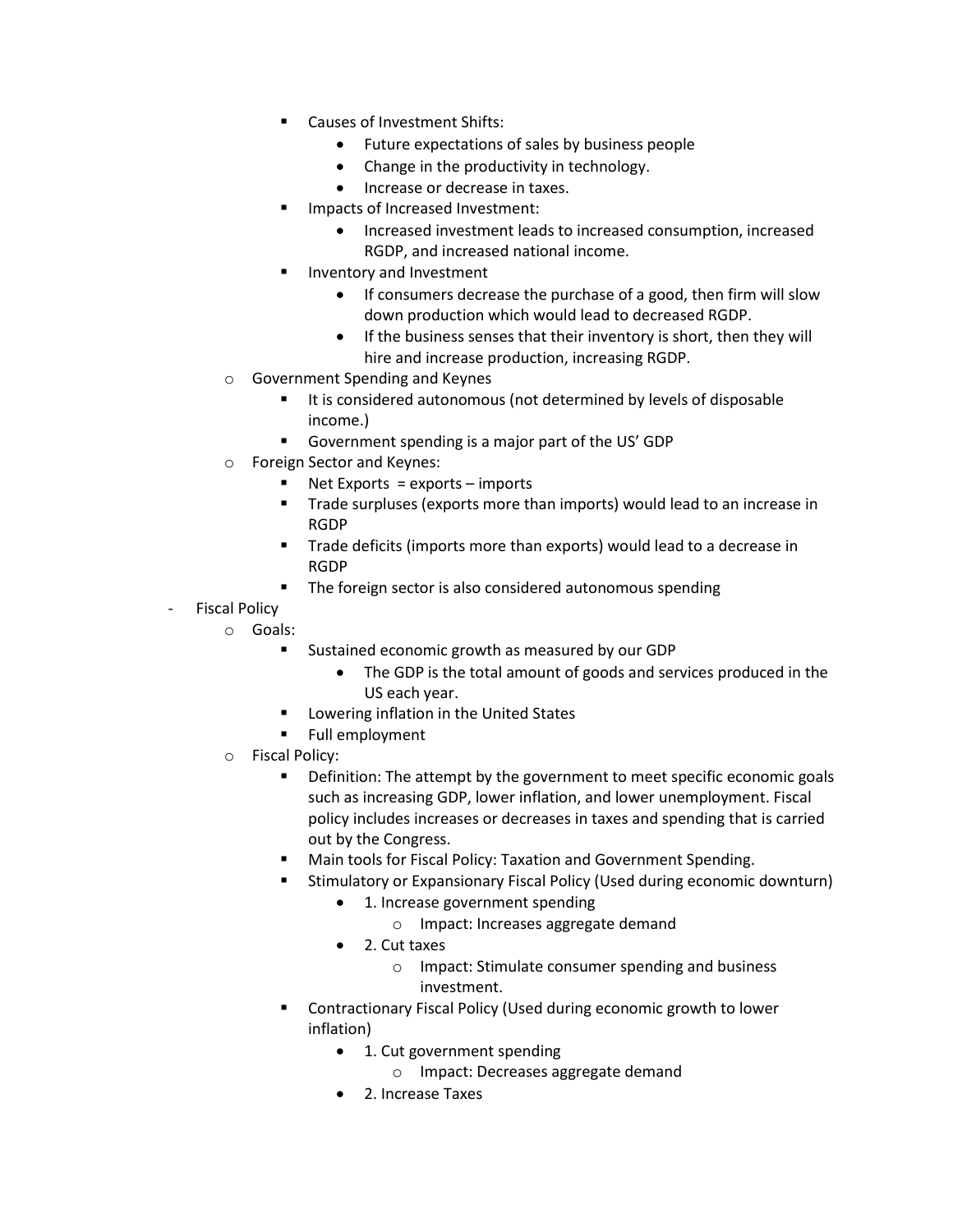- o Impact: Reduces purchasing power of consumers and business investment.
- o Tax Multiplier
	- **Formula:**

• *Tax Multiplier* = 
$$
\frac{MPC}{MPS}
$$

- **Tax cuts and government spending increase aggregate demand during a** recession.
- Keynesians believe that government spending is more powerful than tax cuts.
	- This is true because a portion of the tax cut income will be saved whereas government spending is subject to the multiplier.
- o Automatic Stabilizers
	- Unemployment compensation for workers laid off during a recession. This allows the government to provide income to maintain consumption.
	- The progressive tax policy allows for a decrease in government taxes during recessions and increase in government taxes during economic expansion as incomes go down during downturns and increase during upswings.
- o Deficit Spending Impacts
	- **Keynesian Belief:** 
		- Deficit during the recession will be paid off with surpluses during economic growth.
	- Classical Critique:
		- There is a fear that government spending would lead to the crowding out of private investment and would lead to more economic problems.
- o Types of Annual Budgets:
	- **•** Deficit: When government spends more than it takes in.
	- Surplus: When the government has more revenue than it spends.
	- Balanced: When revenue is equal to payments for programs.
- Money and Monetary Policy
	- o Money
		- Definition of Money:
			- A medium of exchange that sellers will accept.
			- A unit of accounting to place a specific price on products.
			- A storage of value that can be set aside for future purchases.
			- A liquid asset that could be used for a variety of transactions.
		- M1 Money:
			- Currency, coins, checking accounts, traveler's checks. \*\*Note that credit card is not money.
		- M2 Money:
			- Near money such as savings deposits, CD's, money markets.
			- M3 Money:
				- CD's over 100,000 dollars and Euro dollars held by Americans.
	- o The Federal Reserve
		- Independent of the branches of the government.
		- **The Functions of the Fed:** 
			- The Fed provides a system of check clearing.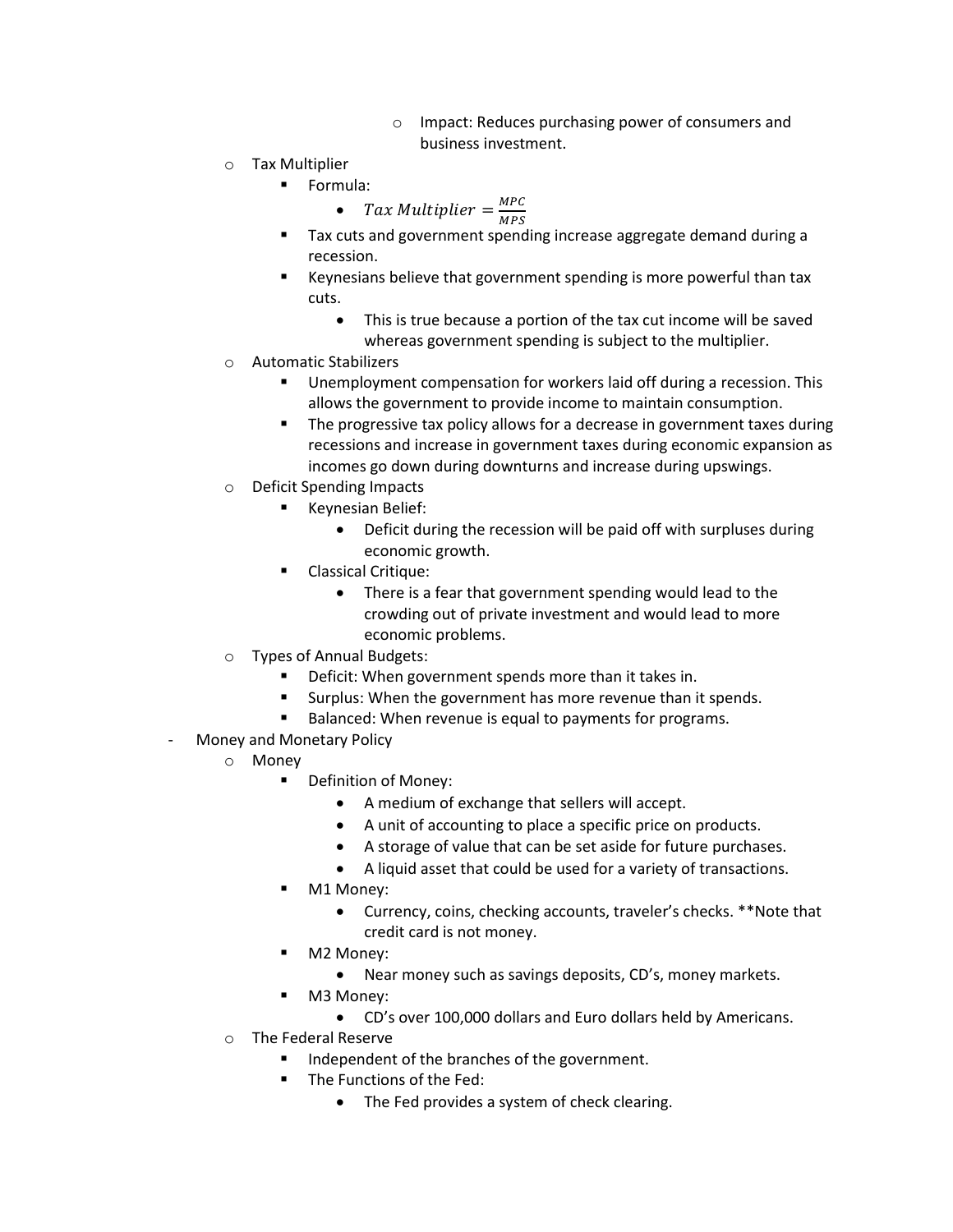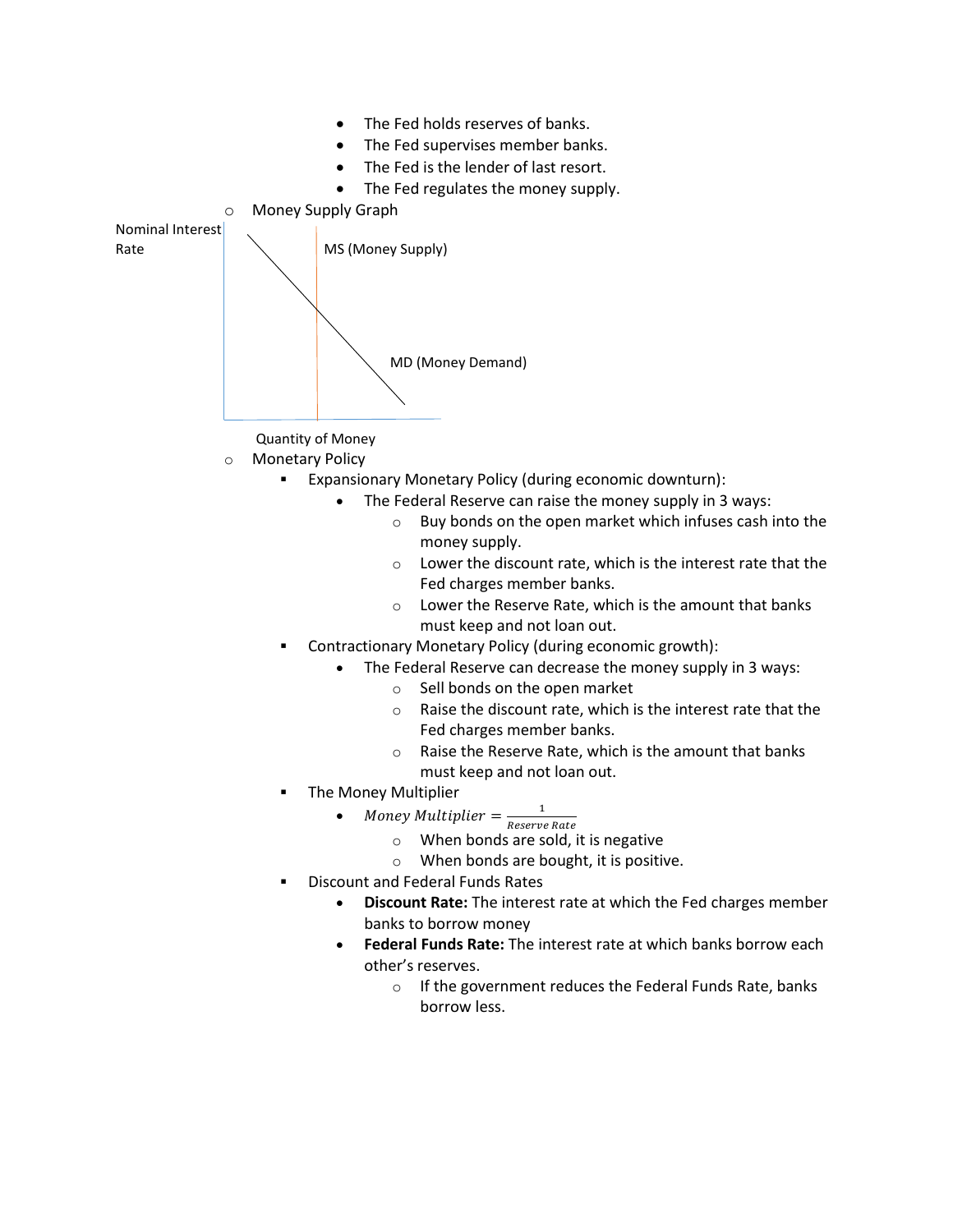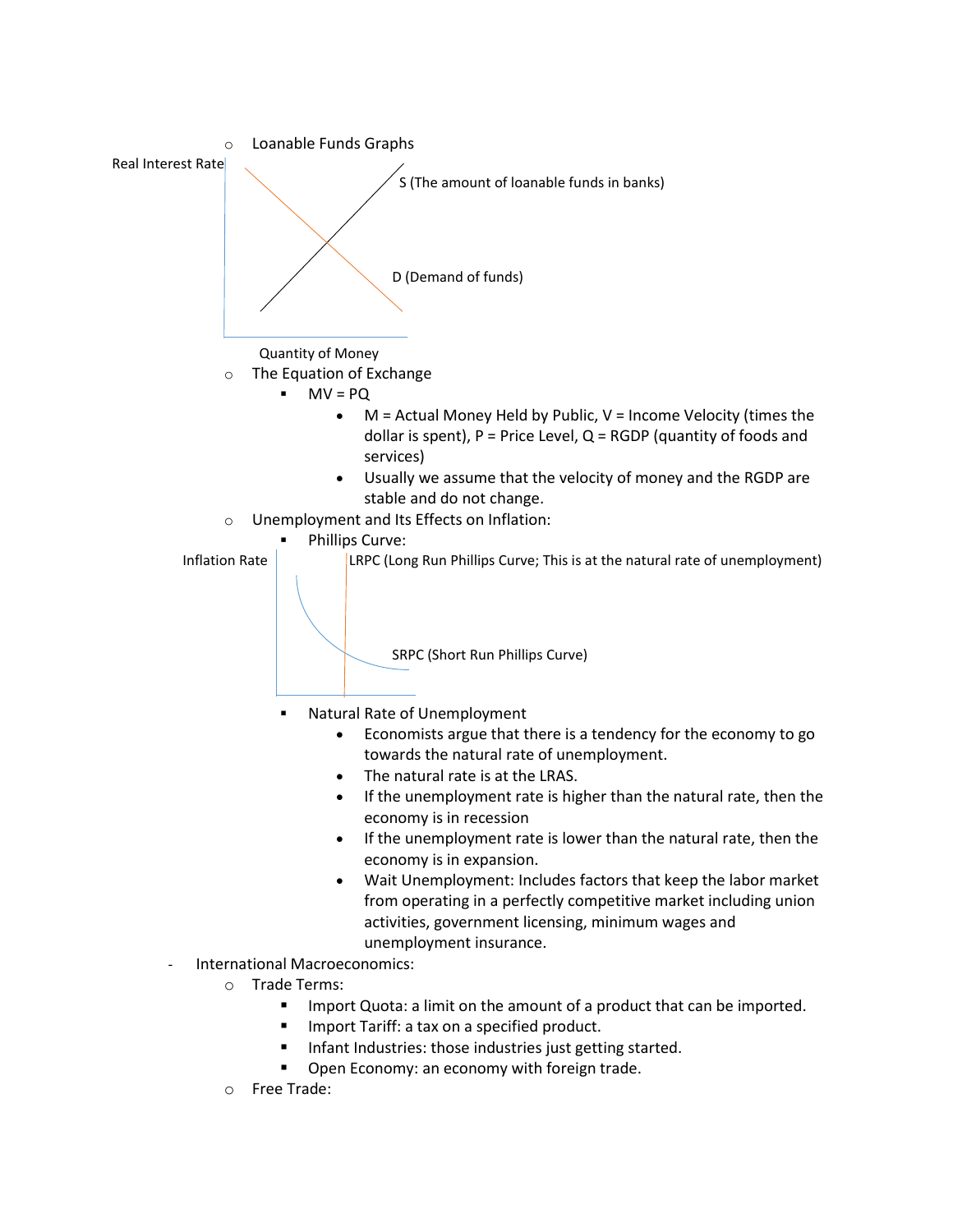- Free Trade Pros:
	- Countries benefit from trading for good and services that they don't have.
	- Countries benefit by producing what they are most efficient in producing (Comparative Advantage).
	- US producers benefit from exporting items to foreign countries.
	- US consumers benefit from the lower costs of foreign products.
- Free Trade Cons:
	- Increase imports hurt domestic industries which leads to domestic unemployment.
	- Tariffs or quotas may be constituted to protect workers in the home country.
	- Tariffs or quotas may be used to protect infant industries.
	- Nations always want to maintain productive diversity.
	- Some nations dump products or restrict US imports.
- o The Balance of Trade:
	- A nation's balance of trade = exports imports.
	- Surplus:
		- Definition: A nation that exports more than imports will have a trade surplus.
	- Deficit:
		- Definition: A nation that imports more than exports will have a trade deficit.
		- Causes:
			- o Exports may be inferior quality.
			- o Country may not have many products to export.
			- o A nation's currency may be overpriced, making imports cheaper.
			- o A nation may have higher incomes than its trading partner.
			- o Poorer nations cannot afford richer nation's products.
- o The Balance of Payment:
	- Balance of Payment: An accounting of funds that flow into and out of a country comprised of the capital and the current account.
		- Current Account: a portion of payments comprised of the trade balance of goods and services.
		- Capital Account: A portion of the balance payments comprised of foreign purchases of US assets minus US purchase of foreign assets plus the change in official reserves.
	- Capital Account + Current Account = 0